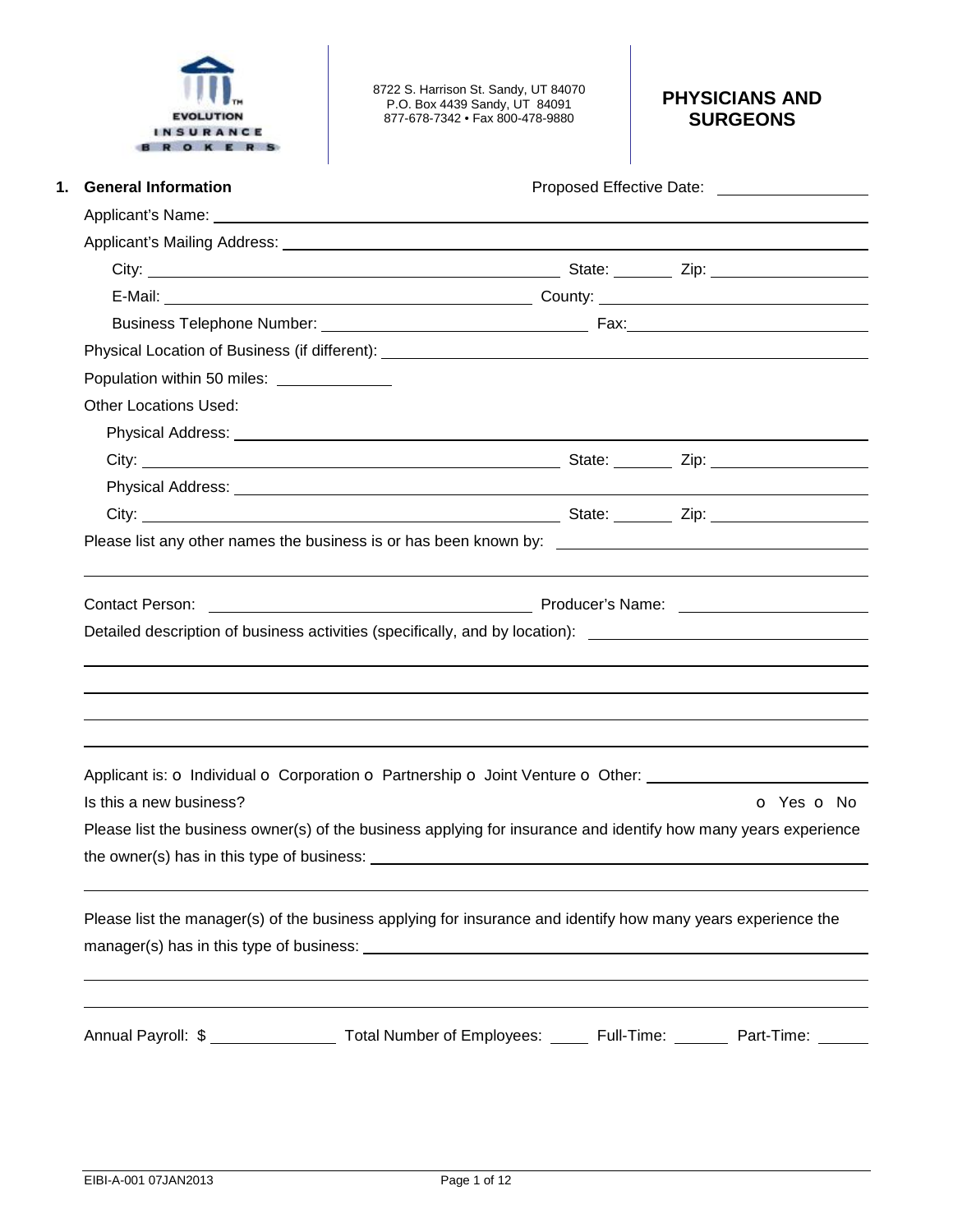Please describe the business's drug policy and what the procedure is when an applicant or employee fails a drug

test:

|                                      | Does your company have within its staff of employees, a position whose job description deals with product<br>liability, loss control, safety inspections, engineering, consulting, or other professional consultation advisory |
|--------------------------------------|--------------------------------------------------------------------------------------------------------------------------------------------------------------------------------------------------------------------------------|
| services?<br>If yes, please tell us: | O Yes O No                                                                                                                                                                                                                     |
|                                      |                                                                                                                                                                                                                                |
|                                      | Business Telephone No.: Note that the set of the set of the set of the set of the set of the set of the set of the set of the set of the set of the set of the set of the set of the set of the set of the set of the set of t |
|                                      |                                                                                                                                                                                                                                |
|                                      | Employee's Responsibilities: Note that the state of the state of the state of the state of the state of the state of the state of the state of the state of the state of the state of the state of the state of the state of t |
| 2. Insurance History                 |                                                                                                                                                                                                                                |
|                                      | Who is your current insurance carrier (or your last if no current provider)?                                                                                                                                                   |

Provide name(s) for all insurance companies that have provided Applicant insurance for the last three years:

|                        | Coverage: | Coverage: | Coverage: |
|------------------------|-----------|-----------|-----------|
| Company Name           |           |           |           |
| <b>Expiration Date</b> |           |           |           |
| <b>Annual Premium</b>  | S         | ъD        | ۰D        |

Has the Applicant or any predecessor ever had a claim? The Contract of Monocomusic Contract of No. The Contract O

Attach a five year loss/claims history, including details. (REQUIRED)

Have you had any incident, event, occurrence, loss, or Wrongful Act which might give rise to a Claim covered by this Policy, prior to the inception of this Policy? **o Yes o No** Yes **o** No

If yes, please explain:

 

Has the Applicant, or anyone on the Applicant's behalf, attempted to place this risk in standard markets?

o Yes o No

If the standard markets are declining placement, please explain why:

#### **3. Other Insurance**

Please provide the following information for all other business-related insurance the Applicant currently carries.

| Coverage Type          |      |    |
|------------------------|------|----|
| <b>Company Name</b>    |      |    |
| <b>Expiration Date</b> |      |    |
| Annual Premium   \$    | - 11 | ۰D |

#### **4. Desired Insurance**

| Per Act/Aggregate |  | ОR                 | Per Person/Per Act/Aggregate |  |  |
|-------------------|--|--------------------|------------------------------|--|--|
|                   |  | \$50.000/\$100.000 |                              |  |  |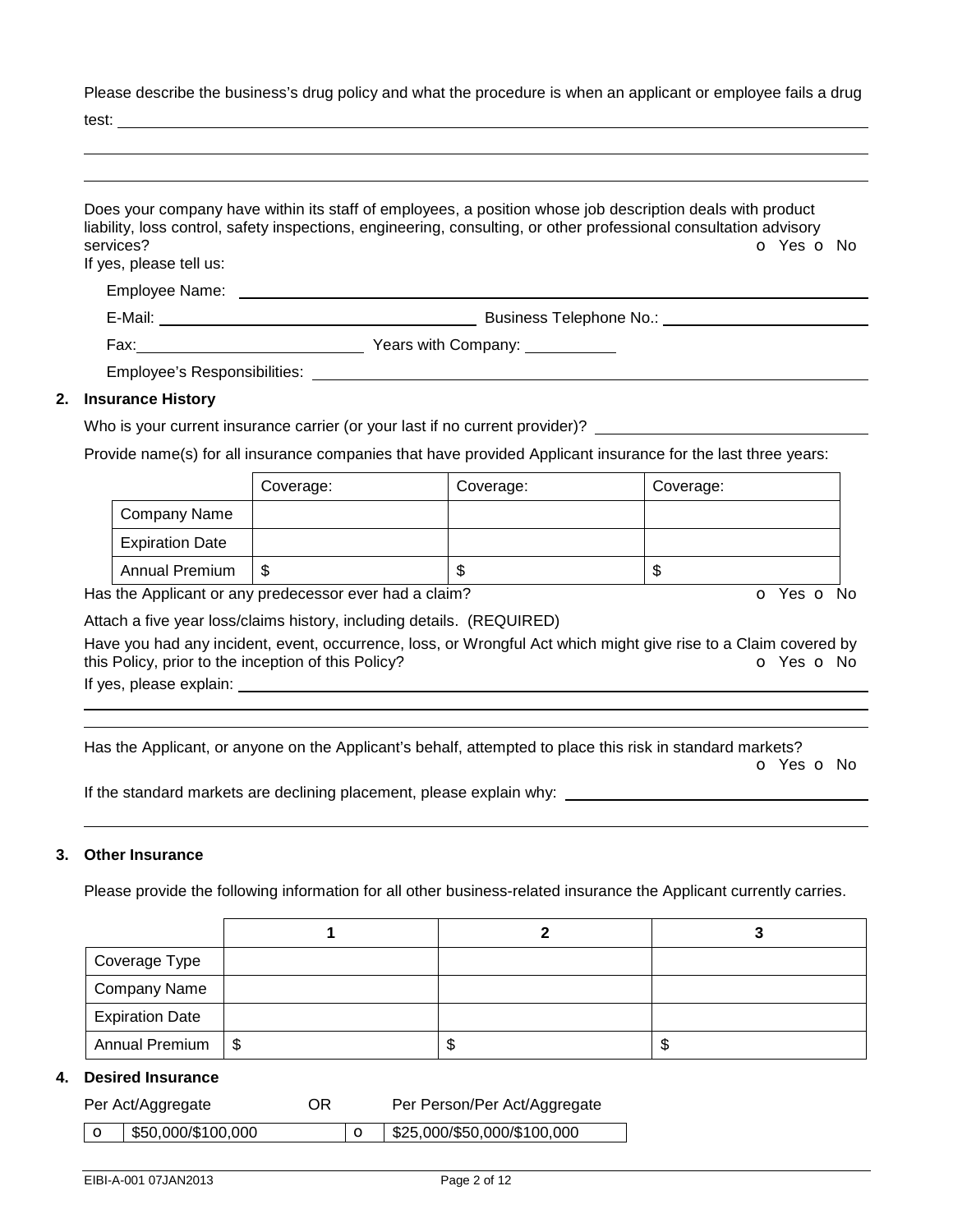| $\circ$ | \$150,000/\$300,000   | \$75,000/\$150,000/\$300,000    |
|---------|-----------------------|---------------------------------|
| $\circ$ | \$250,000/\$1,000,000 | \$100,000/\$250,000/\$1,000,000 |
| $\circ$ | \$500,000/\$1,000,000 | \$250,000/\$500,000/\$1,000,000 |
|         | Other:                | Other:                          |

**Self-Insured Retention (SIR):**  $\sigma$  **\$1,000 (Minimum)**  $\sigma$  **\$1,500**  $\sigma$  **\$2,500**  $\sigma$  **\$5,000**  $\sigma$  **\$10,000** 

#### **5. Business Activities**

### THE FOLLOWING MUST BE INCLUDED WITH THIS APPLICATION:

□ Copy of your current professional liability insurance Declarations Page and currently valued loss experience.

□ Copy of your Curriculum Vitae.

□ Copies of all advertising that you use, including Yellow Page ads.

 $\Box$  Copy of your business letterhead.

□ Supplementary Applications, Claim Information Supplement(s) and additional documentation as needed.

| <b>Print Name:</b>                                                                      | <b>Professional Designation:</b> |                                            | Date of Birth |                                                                   |  |
|-----------------------------------------------------------------------------------------|----------------------------------|--------------------------------------------|---------------|-------------------------------------------------------------------|--|
| Social Security No.:                                                                    | $\mathcal{L}$                    | M.D. $\Box$ D.O. $\Box$ D.P.M.             |               |                                                                   |  |
| <b>Business Name:</b>                                                                   | <b>Type of Practice:</b>         |                                            |               |                                                                   |  |
|                                                                                         |                                  |                                            |               | Solo Practice $\Box$ Corporation $\Box$ Limited Liability Company |  |
| % of Ownership                                                                          |                                  |                                            |               | Partnership (On a separate sheet, please identify partners)       |  |
|                                                                                         |                                  | Employed Physician $\Box$ Other (specify): |               |                                                                   |  |
| 6. Do you use any "Doing Business As" (dba) name? $\Box$ Yes $\Box$ No If YES, specify: |                                  |                                            |               |                                                                   |  |
| 7. Primary Practice - Street Address:                                                   |                                  | Number of years at this location:          |               |                                                                   |  |
|                                                                                         |                                  |                                            |               |                                                                   |  |
| (If more than one location, list on additional sheet)                                   |                                  |                                            |               |                                                                   |  |
| 8. City:<br>County:                                                                     | State:                           | Zip:                                       |               |                                                                   |  |
|                                                                                         |                                  |                                            |               |                                                                   |  |
| 9. Billing Address (if different from above): _____                                     |                                  |                                            |               |                                                                   |  |
| City:<br>State:                                                                         | Zip:                             |                                            |               |                                                                   |  |
| 10. Office Telephone:                                                                   | Fax:                             | Residence Phone:                           |               | E-Mail Address:                                                   |  |
|                                                                                         |                                  |                                            |               |                                                                   |  |

| <b>Medical Training and Practice History</b><br>4. |                    |                              |               |      |  |  |
|----------------------------------------------------|--------------------|------------------------------|---------------|------|--|--|
| 1. Medical Specialty:<br>2. Medical Sub-Specialty: |                    |                              |               |      |  |  |
| Percent of Practice:                               | %                  | Percent of Practice:<br>$\%$ |               |      |  |  |
|                                                    | Hospital / College | City & State                 | Completed?    | Year |  |  |
| <b>Medical School</b>                              |                    |                              | Yes     No    |      |  |  |
| Internship                                         |                    |                              | $Yes \Box No$ |      |  |  |
| Residency                                          |                    |                              | $Yes \Box No$ |      |  |  |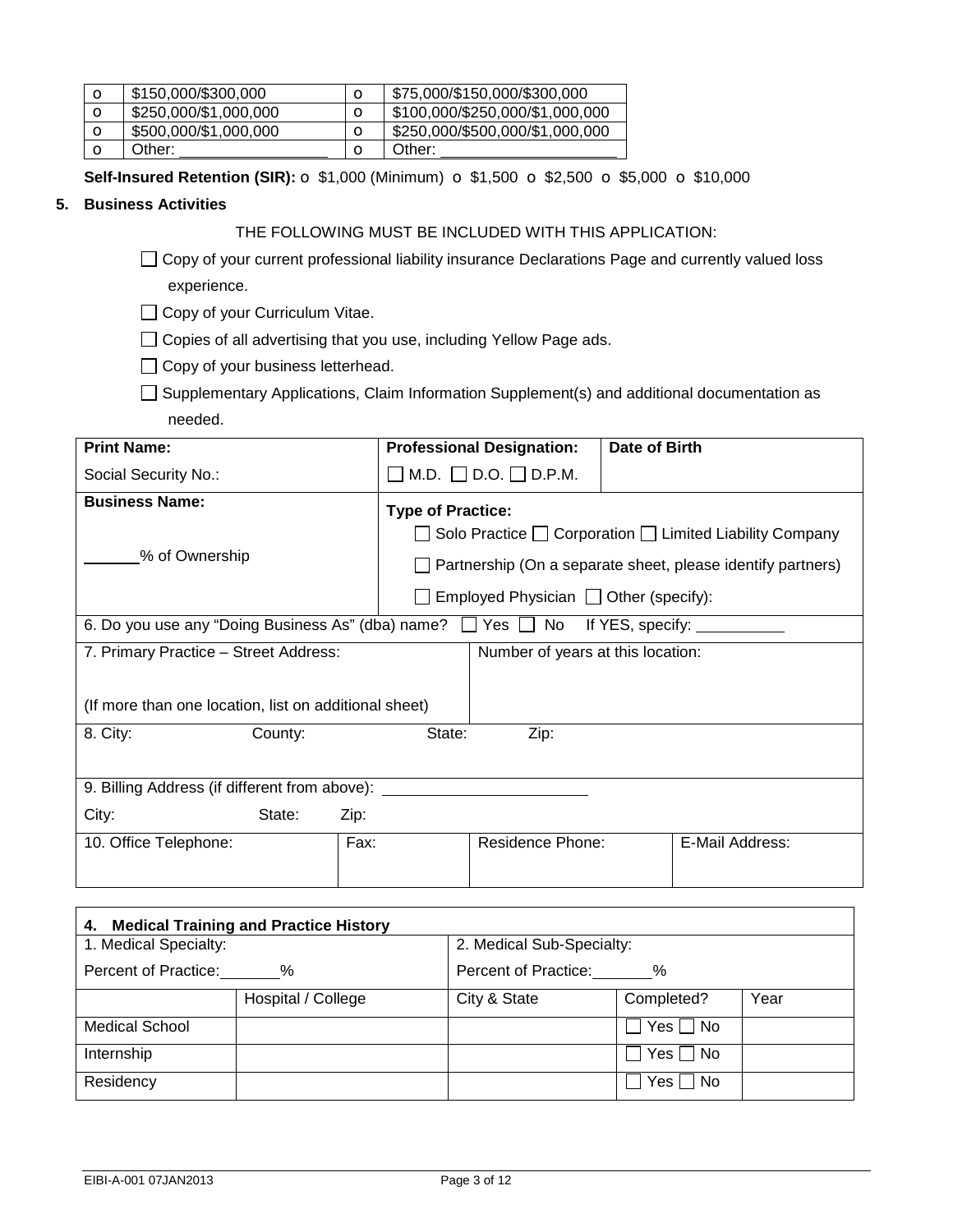|                                            | Additional                                                                                                                        |  |  |       |                   |              | $Yes \bigsqcup No$ |                                                                                                                |
|--------------------------------------------|-----------------------------------------------------------------------------------------------------------------------------------|--|--|-------|-------------------|--------------|--------------------|----------------------------------------------------------------------------------------------------------------|
|                                            | Residency                                                                                                                         |  |  |       |                   |              |                    |                                                                                                                |
|                                            | Fellowship                                                                                                                        |  |  |       |                   |              | $Yes \Box No$      |                                                                                                                |
| 3. Are you a U.S. citizen?<br>Yes l<br>No. |                                                                                                                                   |  |  |       |                   |              |                    |                                                                                                                |
|                                            | If NO, please provide a copy of documents confirming your status.                                                                 |  |  |       |                   |              |                    |                                                                                                                |
|                                            | 4. Are you a Foreign Medical School Graduate?                                                                                     |  |  |       |                   |              | Yes I I No         |                                                                                                                |
|                                            | Date of ECFMG certification:                                                                                                      |  |  |       |                   |              |                    |                                                                                                                |
|                                            | 5. Are you currently Board Certified?                                                                                             |  |  |       |                   | Yes I I No   |                    |                                                                                                                |
|                                            | Name of Board: <u>contained</u> and all the Manus and San Alberta and Theorem and Theorem and Theorem and Theorem and T           |  |  |       |                   |              |                    |                                                                                                                |
| 6.                                         |                                                                                                                                   |  |  |       |                   |              |                    | Date you began practicing: ________. Within the last five years have your practice characteristics, procedures |
|                                            | performed, or business association(s) changed?                                                                                    |  |  |       |                   | II Yes II No |                    |                                                                                                                |
|                                            | If YES, please describe details of change on additional sheet.                                                                    |  |  |       |                   |              |                    |                                                                                                                |
| 7.                                         | List all primary office locations where you have practiced in the last 10 years. (Use separate sheet if more<br>space is needed). |  |  |       |                   |              |                    |                                                                                                                |
|                                            | Street Address & City County                                                                                                      |  |  | State | Dates - From / To |              |                    |                                                                                                                |

8. Please list below all hospitals where you have staff privileges. (*If no hospital privileges, attach protocol for patient admission*).

| <b>HOSPITAL</b> | <b>CITY/STATE</b> | <b>COUNTY</b> | % OF PRACTICE |
|-----------------|-------------------|---------------|---------------|
|                 |                   |               |               |
|                 |                   |               |               |
|                 |                   |               |               |
|                 |                   |               |               |
|                 |                   |               |               |
|                 |                   |               |               |
|                 |                   |               |               |
|                 |                   |               |               |
|                 |                   |               |               |
|                 |                   |               |               |

9. List the following information for each state where you practice:

| <b>STATE</b> | <b>MEDICAL LICENSE</b><br>NUMBER(S): | <b>DEA LICENSE</b><br><b>NUMBER(S):</b> | % OF PRACTICE<br><b>IN EACH STATE:</b> |
|--------------|--------------------------------------|-----------------------------------------|----------------------------------------|
|              |                                      |                                         | $\%$                                   |
|              |                                      |                                         | $\%$                                   |
|              |                                      |                                         | $\%$                                   |
|              |                                      |                                         | %                                      |

10. Please indicate the number of CME hours you have obtained in the past two years:

11. Indicate your gross annual receipts for the following:

| <b>Major Surgery</b>  | \$ |
|-----------------------|----|
| <b>Minor Surgery</b>  | \$ |
| <b>Office Visits</b>  | \$ |
| Obstetrics/Gynecology | \$ |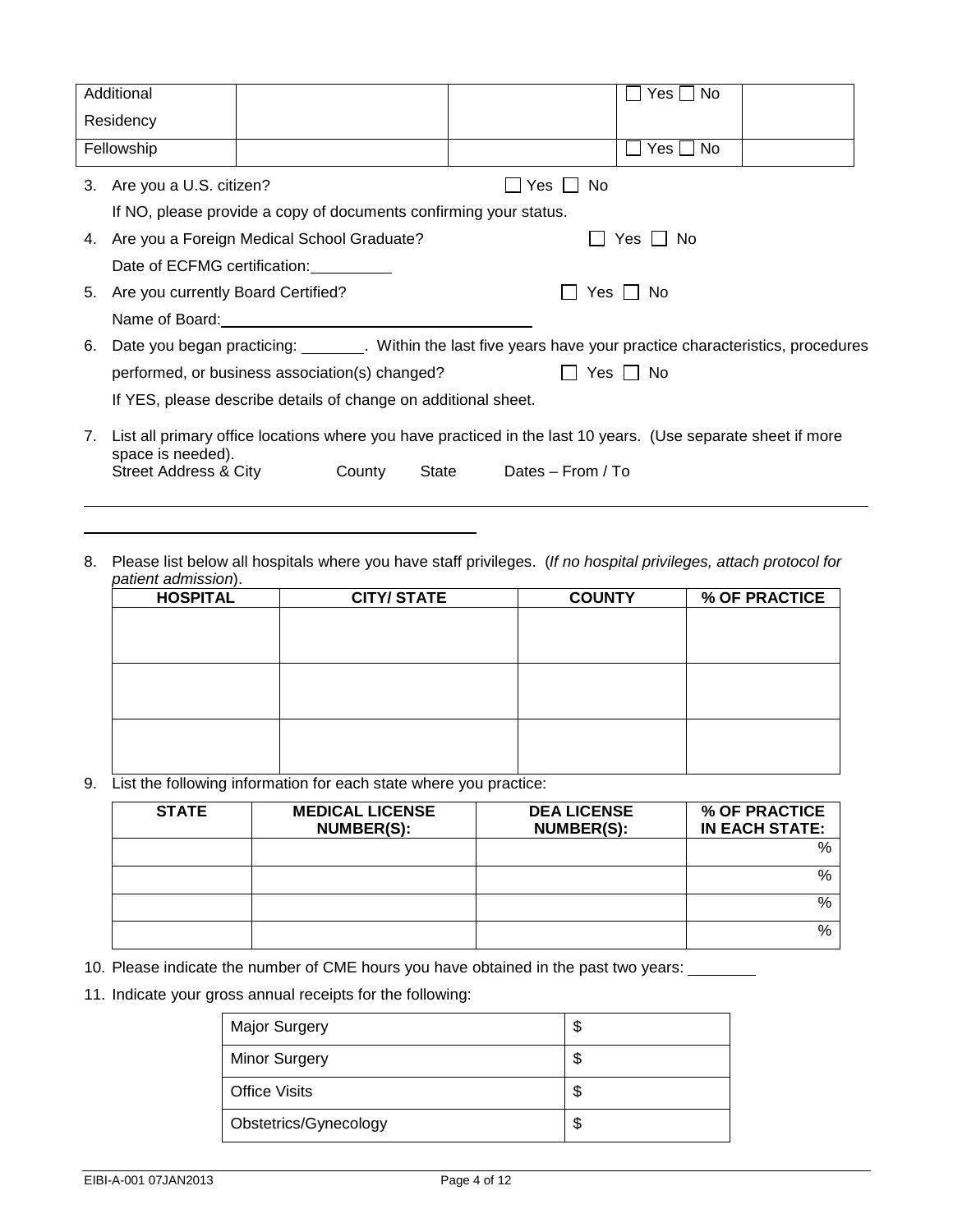| Plastic Surgery  | w  |
|------------------|----|
| Other (specify): | ٨D |
| TOTAL:           |    |

12. Identify the percentage of your business operations which are:

| Performed by you        |    |
|-------------------------|----|
| Performed by your staff | %  |
| Other (specify):        | ο, |

13. Identify the percentage of your business operations which are:

| Performed in your office          |   |
|-----------------------------------|---|
| Performed at a hospital or clinic |   |
| Other (specify):                  | % |

14. Estimate total gross receipts from all operations for the next 12 months:

| <b>Major Surgery</b>   | \$ |
|------------------------|----|
| <b>Minor Surgery</b>   | \$ |
| <b>Office Visits</b>   | \$ |
| Obstetrics/Gynecology  | \$ |
| <b>Plastic Surgery</b> | \$ |
| Other (specify):       | \$ |
| <b>TOTAL:</b>          | \$ |

15. Estimate total annual gross receipts from all business operations for the next 12 months:

 $\mathbb{S}$ 

## **5. Office Staff**

- 1. Do you employ, contract with, or supervise any physician(s) or surgeon(s)?  $\Box$  Yes  $\Box$  No If YES, advise of number and attach current certificate(s) of insurance.
- 2. Do you employ, contract with or supervise any non-physician health care extenders?  $\square$  Yes  $\square$  No If YES, enter information below:

|                      | <b>NUMBER</b> |                               | <b>NUMBER</b> |
|----------------------|---------------|-------------------------------|---------------|
| <b>LPN</b>           |               | Certified Nurse Midwife (CNM) |               |
| <b>RN</b>            |               | Pharmacist                    |               |
| <b>CNA</b>           |               | Laboratory Technician         |               |
| Physician Assistant: |               | Other (please describe):      |               |

## **6. Practice Information**

- 1. Please indicate:
	- a. Average number of patients seen each week:
	- b. Average number of patients seen each month: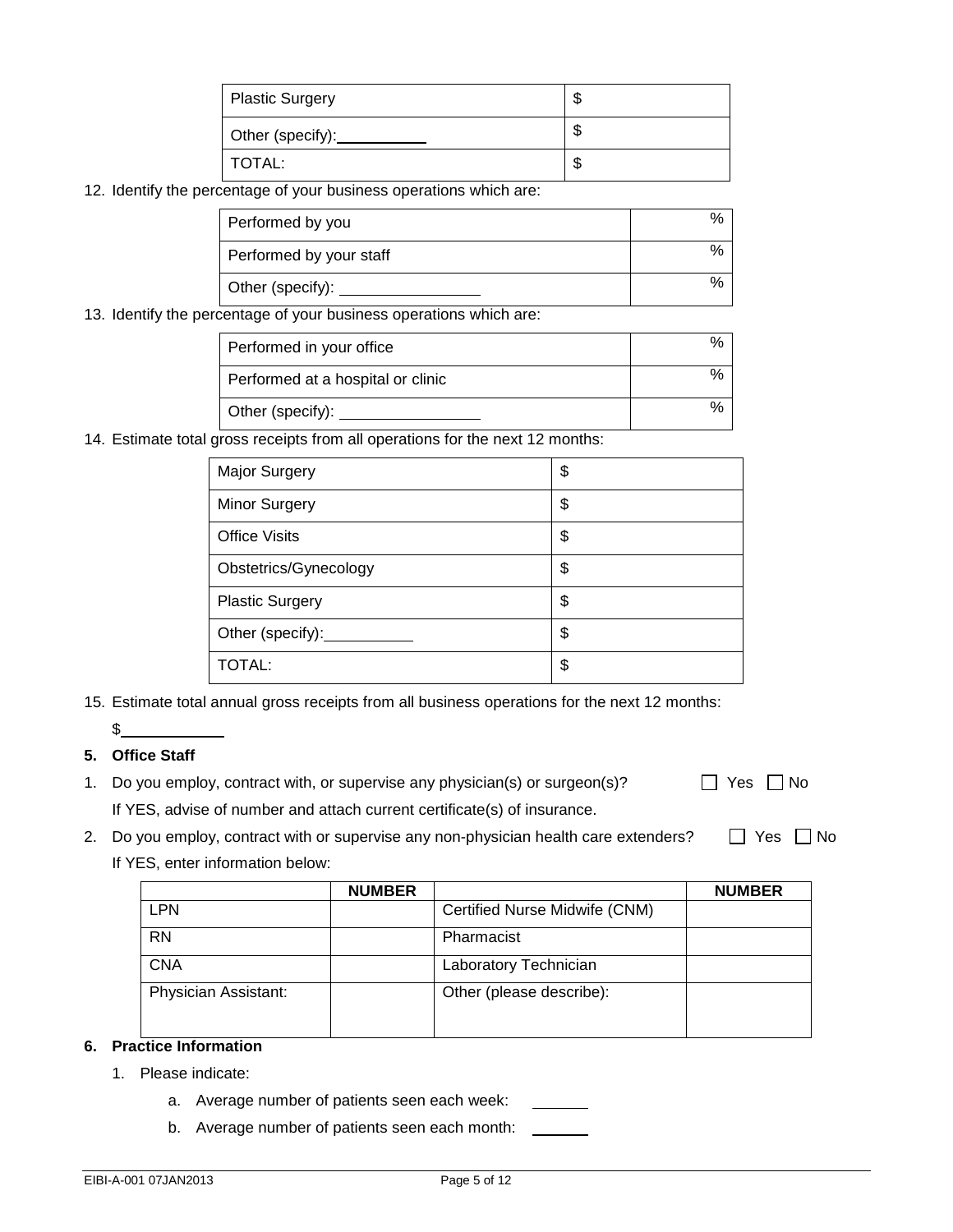|    |          | c.                          |                                                          | Average number of patients seen each year:                                 |                                                                                                                                                                                                                                                                                                                                                                                                                                                                                                                                                                                                                |           |
|----|----------|-----------------------------|----------------------------------------------------------|----------------------------------------------------------------------------|----------------------------------------------------------------------------------------------------------------------------------------------------------------------------------------------------------------------------------------------------------------------------------------------------------------------------------------------------------------------------------------------------------------------------------------------------------------------------------------------------------------------------------------------------------------------------------------------------------------|-----------|
|    |          | d.                          |                                                          | Percentage of locum tenens work: ________%                                 |                                                                                                                                                                                                                                                                                                                                                                                                                                                                                                                                                                                                                |           |
|    | 2.       |                             |                                                          | Weekly practice hours: _____ to ______                                     |                                                                                                                                                                                                                                                                                                                                                                                                                                                                                                                                                                                                                |           |
|    | 3.       |                             |                                                          | Please list any medical association membership(s): _________               |                                                                                                                                                                                                                                                                                                                                                                                                                                                                                                                                                                                                                |           |
|    |          |                             |                                                          |                                                                            |                                                                                                                                                                                                                                                                                                                                                                                                                                                                                                                                                                                                                |           |
|    | 4.<br>5. |                             | clinic, or birthing center?<br>Do you perform abortions? | If YES, please describe on separate sheet.                                 | Do you own, operate, administer, maintain a relationship with, or supervise any overnight bed and board<br>facility, urgent care facility, commercial laboratory, urgent care center, surgicenter, abortion clinic, walk-in<br>Yes $\Box$ No<br>Yes $\Box$ No                                                                                                                                                                                                                                                                                                                                                  |           |
|    |          |                             | If YES, please tell us:                                  |                                                                            |                                                                                                                                                                                                                                                                                                                                                                                                                                                                                                                                                                                                                |           |
|    |          | а.                          |                                                          |                                                                            | Indicate number each month: $\Box$ Type: $\Box$ Elective $\Box$ Therapeutic                                                                                                                                                                                                                                                                                                                                                                                                                                                                                                                                    |           |
|    |          | b.                          |                                                          | Where performed? (Check all that apply)                                    | $\Box$ Office $\Box$ Hospital $\Box$ Other (Explain on                                                                                                                                                                                                                                                                                                                                                                                                                                                                                                                                                         |           |
|    |          |                             | separate sheet).                                         |                                                                            |                                                                                                                                                                                                                                                                                                                                                                                                                                                                                                                                                                                                                |           |
|    |          | c.                          |                                                          | Maximum Gestation Age? ____                                                |                                                                                                                                                                                                                                                                                                                                                                                                                                                                                                                                                                                                                |           |
|    | 6.       |                             |                                                          | Does your practice include the following? Check all that apply             |                                                                                                                                                                                                                                                                                                                                                                                                                                                                                                                                                                                                                |           |
|    |          | No Surgery                  |                                                          | catheterization.                                                           | No surgery, with the exception of incision of sebaceous boils and cysts. Incision<br>and removal of foreign body from superficial or subcutaneous tissue. Localized<br>treatment of second and third degree burns, and umbilical and urethral                                                                                                                                                                                                                                                                                                                                                                  |           |
|    |          | Minor Surgery               |                                                          | No general anesthesia.                                                     | Applies to all general practitioners or specialists, except those performing major<br>surgery or anesthesiology, who may perform any of the following techniques or<br>procedures: colonoscopy, endoscopic retrograde cholangiopancreatography<br>(ERCP), pneumatic or mechanical esophageal dilation (not with bougie or olive).<br>If YES, indicate the average number of minor surgeries performed per week: ____                                                                                                                                                                                           |           |
|    |          | Major Surgery<br>Obstetrics |                                                          | operation using general anesthesia.<br>If checked, please indicate annual: | Involves operations in or upon any body cavity including, but not limited to, the<br>cranium, thorax, abdomen, or pelvis, or any other operation that presents a distinct<br>hazard to life because of the condition of a patient or the length of circumstances of<br>an operation. It also includes removal of tumors (except skin tumors), reduction of<br>open bone fractures, amputations, abortions, removal of any gland or organ, plastic<br>surgery, tonsillectomies, adenoidectomies, cesarean sections, and any other<br>If YES, indicate the average number of major surgeries performed per week: |           |
|    |          |                             |                                                          |                                                                            | Number of vaginal deliveries: Number                                                                                                                                                                                                                                                                                                                                                                                                                                                                                                                                                                           | 0f        |
|    |          |                             |                                                          |                                                                            | cesarean sections:                                                                                                                                                                                                                                                                                                                                                                                                                                                                                                                                                                                             |           |
|    | Surgery  |                             | <b>Elective Plastic</b>                                  | separate sheet)                                                            | Number of Home or Non-Hospital Deliveries: (Please describe on<br>Please describe procedures and annual number performed on separate sheet.                                                                                                                                                                                                                                                                                                                                                                                                                                                                    |           |
| 7. |          |                             |                                                          | Do you perform any of the following procedures?                            |                                                                                                                                                                                                                                                                                                                                                                                                                                                                                                                                                                                                                |           |
|    |          | Acupuncture?                |                                                          | Yes<br>No                                                                  | Kidney, Ureter, and Bladder<br>Surgery?                                                                                                                                                                                                                                                                                                                                                                                                                                                                                                                                                                        | Yes<br>No |
|    |          | Amniocentesis?              |                                                          | No<br>Yes                                                                  | Laparoscopies?                                                                                                                                                                                                                                                                                                                                                                                                                                                                                                                                                                                                 | Yes<br>No |

Angiography? Yes No Laser Treatments via Endoscope? Yes No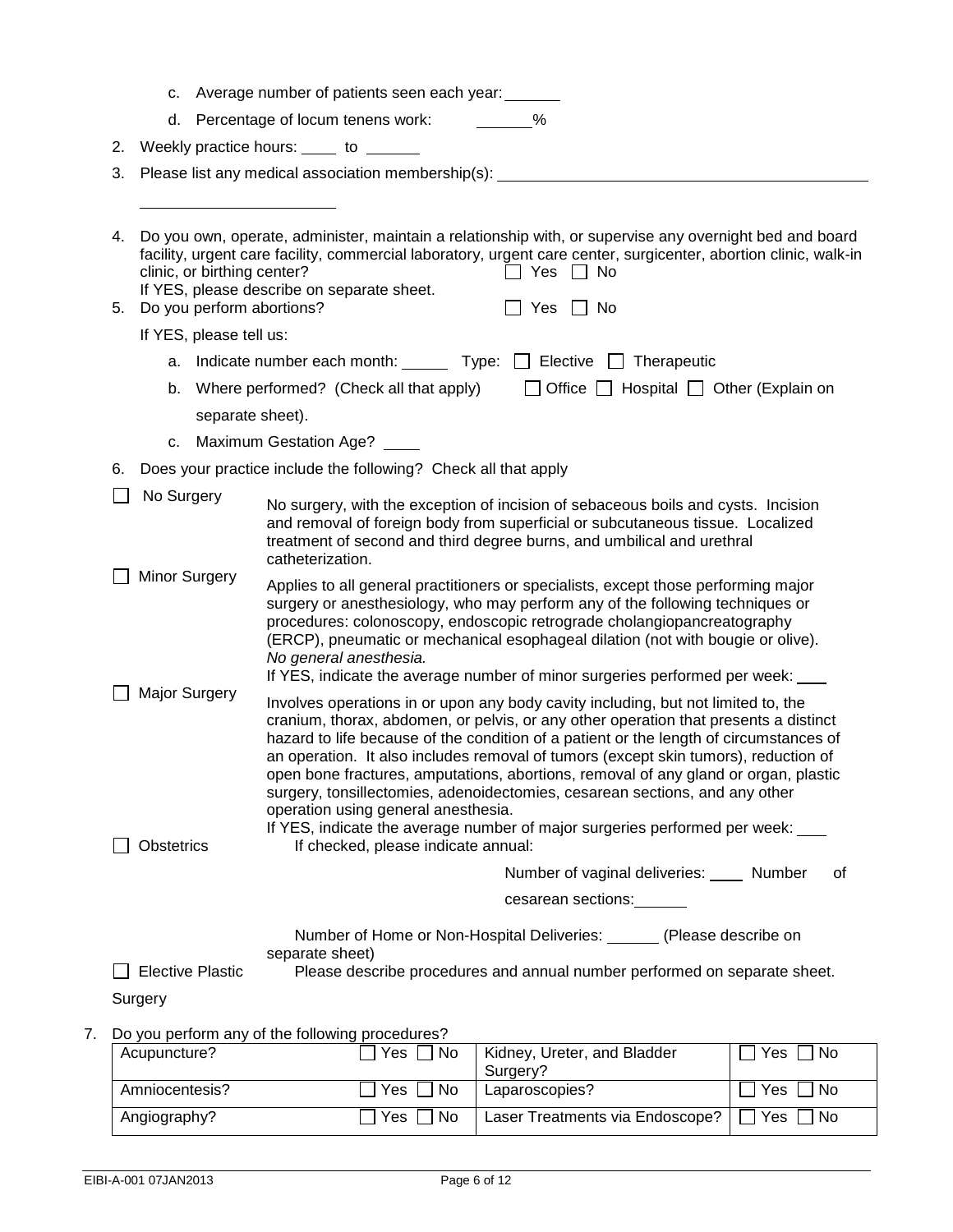| Arteriography?                                       | <b>No</b><br>Yes | Low Forceps Deliveries?                                  | Yes<br>No               |
|------------------------------------------------------|------------------|----------------------------------------------------------|-------------------------|
| Assisting in surgery on other                        | Yes<br><b>No</b> | <b>Malignant Lesion Surgical</b>                         | Yes<br>No               |
| than your own patients?                              |                  | Procedures?                                              |                         |
| Assisting in surgery on your<br>own patients?        | <b>No</b><br>Yes | Mastoidectomy?                                           | <b>No</b><br>Yes        |
| Amputations?                                         | <b>No</b><br>Yes | Middle or Inner Ear Surgery?                             | <b>No</b><br>Yes        |
| Blepharoplasty?                                      | No<br>Yes        | Mid-Forceps Delivery?                                    | No<br>Yes               |
| <b>Breast Augmentation or</b><br>Reduction?          | No<br>Yes        | <b>MOHS Micrographic Surgery?</b>                        | No<br>Yes               |
| <b>Breech Deliveries?</b>                            | Yes<br>No        | Myleography?                                             | <b>No</b><br>Yes        |
| Catherizations? (Right Heart)                        | Yes<br>No        | Needle Biopsies?                                         | <b>No</b><br>Yes        |
| Cervical Biopsy?                                     | No<br>Yes        | <b>Neurological Surgery?</b>                             | <b>No</b><br>Yes        |
| Cervical Cautery?                                    | Yes<br><b>No</b> | Norplant Insertion?                                      | <b>No</b><br>Yes        |
| Chelation Therapy?                                   | Yes<br>No        | <b>Obesity/Weight Control Surgery?</b>                   | Yes<br>No               |
| <b>Chemical Peels?</b>                               | Yes<br>No        | Office Gynecology?                                       | Yes<br>No               |
| Cleft Lip or Palate Surgery?                         | No<br>Yes        | Oophorectomy?                                            | No<br>Yes               |
| <b>Clinical Trials?</b>                              | Yes<br>No        | Open Reduction of Fractures?<br>(Plating & Pinning)      | Yes<br>No               |
| <b>Closed Reduction of Fractures?</b>                | Yes<br>No        | Ophthalmologic Surgery? (Laser<br>or other)              | Yes<br>No               |
| Collagen Lip Injection?                              | No<br>Yes        | Organ Transplants?                                       | No<br>Yes               |
| Colonoscopy?                                         | <b>No</b><br>Yes | <b>Orthopedic Surgery? (Including</b><br>Spinal Surgery) | No<br>Yes               |
| <b>Complex Flaps and Grafts?</b>                     | Yes<br>No        | Orthopedic Surgery? (No Spinal<br>Surgery)               | <b>No</b><br>$\Box$ Yes |
| <b>Conization of Cervix?</b>                         | No<br>Yes        | Oloplasty?                                               | No<br>Yes               |
| Culdocentesis?                                       | Yes<br><b>No</b> | Pedicia Screw Insertion?                                 | <b>No</b><br>Yes        |
| Diagnostic Radioology?                               | <b>No</b><br>Yes | Penile Augmentation?                                     | No<br>Yes               |
| <b>Dilation and Curetage?</b>                        | <b>Yes</b><br>No | Penile Implants?                                         | Yes<br>No               |
| Electroshock Therapy?                                | <b>No</b><br>Yes | Pericardiocentesis?                                      | No<br>Yes               |
| <b>Endomeinal Biopsy?</b>                            | No<br>Yes        | Permanent Eyeliner Procedures?                           | No<br>Yes               |
| Endoscopic Retrograde /<br>Cholangiopancreatography? | No<br>Yes        | Pregnancy Care into Second<br>Trimester?                 | No<br>Yes               |
| Episiotomy?                                          | Yes<br>No        | Pregnancy Care into Third<br>Trimester?                  | No<br>Yes               |
| <b>Experimental Procedures?</b>                      | No<br>Yes        | Prostatectomy?                                           | Yes<br>No               |
| <b>Gastric Bubble Procedures?</b>                    | Yes<br>No        | Radiation Therapy? (Radium<br>Implants)                  | No<br>Yes               |
| Hair Transplant Procedures?                          | Yes<br>No        | Reconstructive Plastic Surgery?                          | Yes<br>No               |
| High Risk Pregnancies?                               | No<br>Yes        | <b>Scalp Reduction Surgery?</b>                          | Yes<br>No               |
| <b>Hyperbaric Chamber</b><br>Treatments?             | Yes<br>No        | Sex Change Operations?                                   | No<br>Yes               |
| Hypnosis?                                            | Yes<br>No        | <b>Sterilization Procedures?</b>                         | No<br>Yes               |
| Interphalangeal Joint Surgery?                       | Yes<br>No        | Suction Lipectomy Procedures?                            | No<br>Yes               |
| Hysterectomies?                                      | Yes<br>No        | Thrombectomy of Arteries and<br>Veins?                   | Yes<br>No               |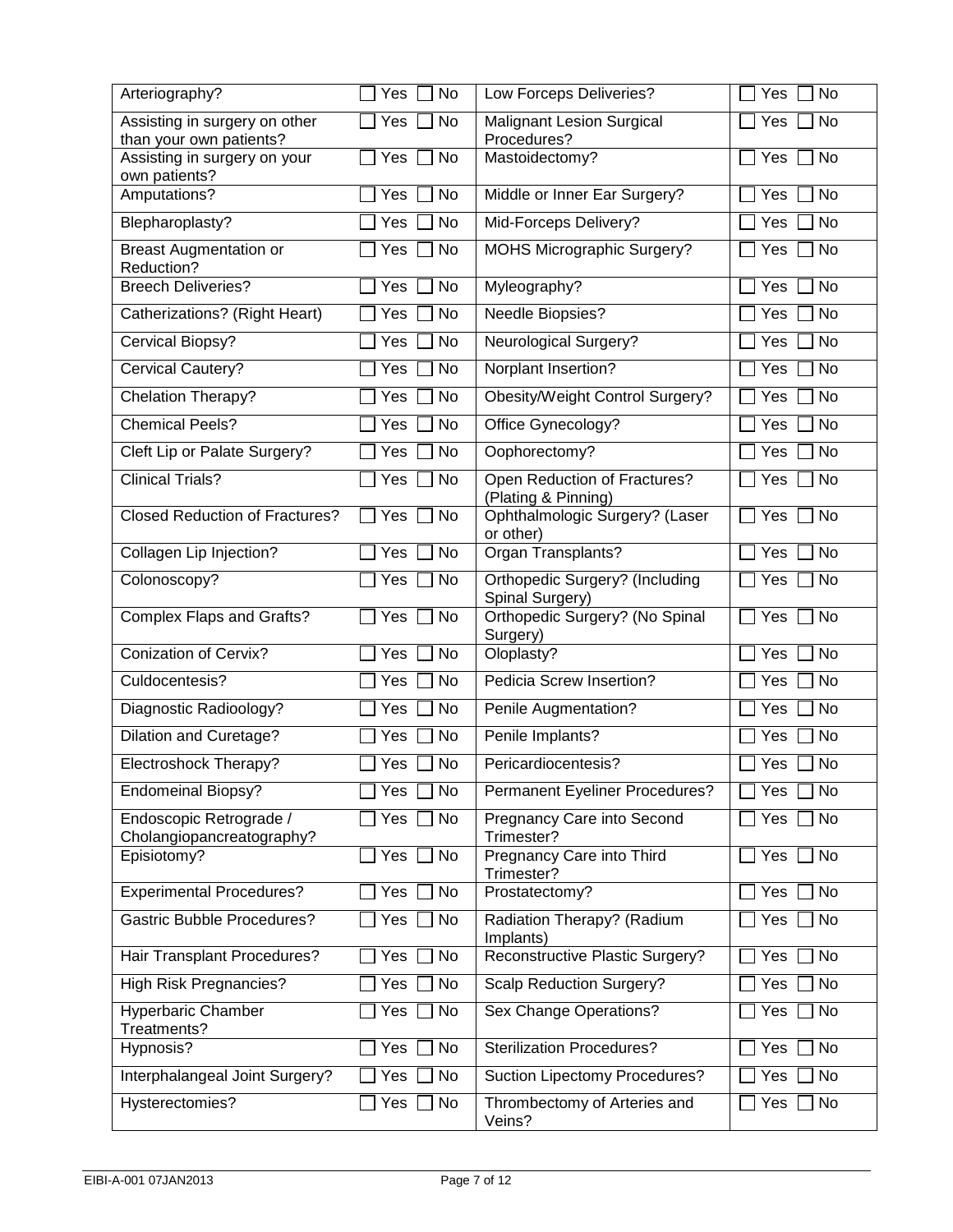|    |                                                                                                                                                                                                                                            | Joint Replacement Surgery?                                                                                                                                              | Yes | No                   | Toxemia Management?                                                                                                                                                                                     |                      | Yes<br>No     |  |
|----|--------------------------------------------------------------------------------------------------------------------------------------------------------------------------------------------------------------------------------------------|-------------------------------------------------------------------------------------------------------------------------------------------------------------------------|-----|----------------------|---------------------------------------------------------------------------------------------------------------------------------------------------------------------------------------------------------|----------------------|---------------|--|
|    | Vascular Surgery?                                                                                                                                                                                                                          |                                                                                                                                                                         | Yes | No                   |                                                                                                                                                                                                         |                      |               |  |
| 8. | revoked?                                                                                                                                                                                                                                   | Have your hospital privileges ever been suspended, restricted, denied, placed in probationary status, or<br>Yes $\Box$ No<br>If YES, please describe on separate sheet. |     |                      |                                                                                                                                                                                                         |                      |               |  |
| 9. |                                                                                                                                                                                                                                            | revoked, or voluntarily surrendered?<br>If YES, please describe on separate sheet.                                                                                      |     |                      | Has your board certification or membership in any medical society/association ever been refused, suspended,<br>Yes $\Box$ No                                                                            |                      |               |  |
|    |                                                                                                                                                                                                                                            |                                                                                                                                                                         |     |                      | 10. Are you now, or have you ever been involved in any professional liability claim or suit?                                                                                                            |                      | No<br>l Yes   |  |
|    |                                                                                                                                                                                                                                            | 11. Are you aware of any circumstances that might lead to a claim or suit?                                                                                              |     |                      |                                                                                                                                                                                                         | $\Box$ Yes $\Box$ No |               |  |
|    |                                                                                                                                                                                                                                            |                                                                                                                                                                         |     |                      | If YES, has this information been reported to a current or prior insurance carrier?                                                                                                                     |                      | Yes     No    |  |
|    |                                                                                                                                                                                                                                            |                                                                                                                                                                         |     |                      | 12. Has your professional liability insurance ever been refused, cancelled, or non-renewed? [ Yes I No<br>If YES, please explain on a separate sheet. (Response not required in the state of Missouri). |                      |               |  |
|    |                                                                                                                                                                                                                                            | investigated by any licensing board or regulatory agency?<br>If YES, please explain on a separate sheet.                                                                |     |                      | 13. Has your medical license(s) or narcotics license(s) ever been limited, suspended, revoked, denied, or                                                                                               | Yes $\Box$ No        |               |  |
|    |                                                                                                                                                                                                                                            | mental or chronic physical illness?                                                                                                                                     |     |                      | 14. Have you ever been diagnosed or treated for alcoholism, drug addiction, any chemical dependency, or a<br>Yes $\Box$ No                                                                              |                      |               |  |
|    | 15. Have you ever been charged with, or convicted of a crime other than minor traffic violations? $\Box$ Yes $\Box$ No<br>If YES, please explain on a separate sheet.                                                                      |                                                                                                                                                                         |     |                      |                                                                                                                                                                                                         |                      |               |  |
|    | 16. Have any fee or professional relations complaints been registered against you with your medical<br>association(s), hospital(s), or a state licensing authority?<br>$\Box$ Yes $\Box$ No<br>If YES, please explain on a separate sheet. |                                                                                                                                                                         |     |                      |                                                                                                                                                                                                         |                      |               |  |
|    | Yes $\Box$ No<br>17. Do you own or operate a Laboratory?<br>If yes,                                                                                                                                                                        |                                                                                                                                                                         |     |                      |                                                                                                                                                                                                         |                      |               |  |
|    | а.                                                                                                                                                                                                                                         | Does the laboratory provide services solely for your patients?                                                                                                          |     |                      |                                                                                                                                                                                                         |                      | Yes $\Box$ No |  |
|    | b.                                                                                                                                                                                                                                         |                                                                                                                                                                         |     |                      | If not limited to your patients, please explain on separate sheet.                                                                                                                                      |                      |               |  |
|    | experimental drugs?                                                                                                                                                                                                                        | If YES, please explain on a separate sheet.                                                                                                                             |     |                      | 18. Are you now or have you ever performed experimental or investigational procedures or prescribed/dispensed<br>]Yes □ No                                                                              |                      |               |  |
|    |                                                                                                                                                                                                                                            |                                                                                                                                                                         |     | $\Box$ Yes $\Box$ No | 19. Do you now or have you ever treated prisoners in a state, federal, or any correctional institution?                                                                                                 |                      |               |  |
|    |                                                                                                                                                                                                                                            |                                                                                                                                                                         |     | Yes $\Box$ No        | 20. Do you practice as a company doctor (excluding treatment of workers compensation patients)?                                                                                                         |                      |               |  |
|    |                                                                                                                                                                                                                                            | If YES, please answer:                                                                                                                                                  |     |                      |                                                                                                                                                                                                         |                      |               |  |
|    | а.                                                                                                                                                                                                                                         |                                                                                                                                                                         |     |                      | What products are manufactured by the company? ______________                                                                                                                                           |                      |               |  |
|    | b.                                                                                                                                                                                                                                         | Do you review or establish plant/employer safety standards?                                                                                                             |     |                      |                                                                                                                                                                                                         | Yes     No           |               |  |
|    | с.                                                                                                                                                                                                                                         | Do you provide medical treatment to company employees?                                                                                                                  |     |                      |                                                                                                                                                                                                         | $\Box$ Yes $\Box$ No |               |  |
|    |                                                                                                                                                                                                                                            | Company Name: _________________________Location:________________________________                                                                                        |     |                      |                                                                                                                                                                                                         |                      |               |  |
|    |                                                                                                                                                                                                                                            |                                                                                                                                                                         |     |                      | 21. Does your practice include weight reduction/control by other than diet and exercise?<br>If YES, please complete the information below or attach separate sheet if needed:                           |                      | ∐ Yes ∐ No    |  |
|    | a.                                                                                                                                                                                                                                         |                                                                                                                                                                         |     |                      | What percentage of patients are treated exclusively for weight control?                                                                                                                                 |                      |               |  |
|    | b.                                                                                                                                                                                                                                         |                                                                                                                                                                         |     |                      |                                                                                                                                                                                                         |                      |               |  |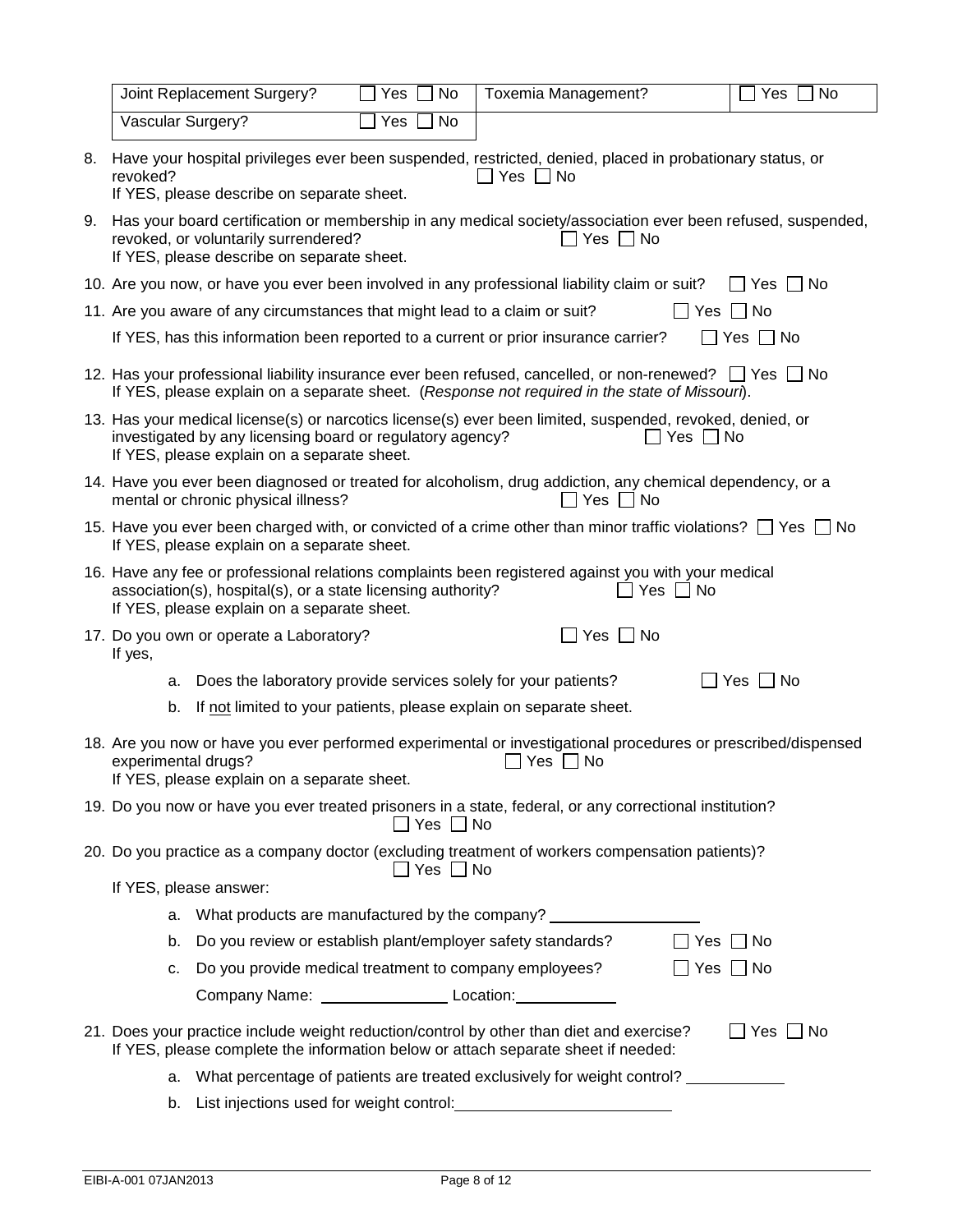- c. If you prescribe or dispense drugs for weight control, please list drugs and describe protocols:
- d. Describe any other weight control procedure, including surgery, that you provide to your patients:

|    |                                                                                                                                                                                                                                                                                                                                                    | 22. Do you authorize any collection agency, at its own discretion, to file a claim or suit?<br>$\Box$ Yes $\Box$ No                                                                                                                                                                                                                                                              |  |  |  |  |  |  |
|----|----------------------------------------------------------------------------------------------------------------------------------------------------------------------------------------------------------------------------------------------------------------------------------------------------------------------------------------------------|----------------------------------------------------------------------------------------------------------------------------------------------------------------------------------------------------------------------------------------------------------------------------------------------------------------------------------------------------------------------------------|--|--|--|--|--|--|
|    |                                                                                                                                                                                                                                                                                                                                                    | 23. Do you work in an Emergency Room for other than maintaining hospital privileges?<br>$\Box$ Yes $\Box$ No<br>Please indicate the average number of hours you work in the Emergency Room each month:                                                                                                                                                                           |  |  |  |  |  |  |
|    | 24. Are you a sports team physician or health care provider?<br>$\Box$ Yes $\Box$ No<br>If YES, check all that apply: $\Box$ High School $\Box$ College $\Box$ Professional $\Box$ Other                                                                                                                                                           |                                                                                                                                                                                                                                                                                                                                                                                  |  |  |  |  |  |  |
|    | Name and location of teams:                                                                                                                                                                                                                                                                                                                        |                                                                                                                                                                                                                                                                                                                                                                                  |  |  |  |  |  |  |
|    | facility?                                                                                                                                                                                                                                                                                                                                          | 25. Are you now, or have you ever been a proprietor, partner, officer, director, administrator, executive officer, or<br>medical director, or are you under contract to provide professional services, at any Nursing Home or similar<br>$\Box$ Yes $\Box$ No                                                                                                                    |  |  |  |  |  |  |
|    |                                                                                                                                                                                                                                                                                                                                                    | If YES, describe percentage of your practice and name(s) of nursing home facilities:                                                                                                                                                                                                                                                                                             |  |  |  |  |  |  |
|    |                                                                                                                                                                                                                                                                                                                                                    |                                                                                                                                                                                                                                                                                                                                                                                  |  |  |  |  |  |  |
|    |                                                                                                                                                                                                                                                                                                                                                    | 26. Are you now, or have you ever been a proprietor, partner, officer, director, administrator, executive officer, or<br>medical director of a hospital or hospital department, sanitarium, ambulatory care clinic with bed and board<br>facilities, health maintenance organization, preferred provider organization, or any other business enterprise?<br>$\Box$ Yes $\Box$ No |  |  |  |  |  |  |
|    |                                                                                                                                                                                                                                                                                                                                                    | If YES, please identify, provide address, and explain details on a separate sheet.                                                                                                                                                                                                                                                                                               |  |  |  |  |  |  |
|    | 27. Do you serve in a 'Gatekeeper' capacity—that is, the authorizing and/or rejecting of requests for<br>hospitalization or specialized treatment(s), and/or determining the length of hospitalization or specialized<br>treatments for or on behalf of any organization(s) for an HMO, PPO or similar Managed Care Organization?<br>Yes $\Box$ No |                                                                                                                                                                                                                                                                                                                                                                                  |  |  |  |  |  |  |
|    |                                                                                                                                                                                                                                                                                                                                                    | If YES, please advise of percentage of your practice devoted to Gatekeeper activity: ____%                                                                                                                                                                                                                                                                                       |  |  |  |  |  |  |
|    |                                                                                                                                                                                                                                                                                                                                                    | 28. Do you engage in tele-medicine activity?<br>$\Box$ Yes $\Box$ No<br>If YES, please describe on separate sheet.                                                                                                                                                                                                                                                               |  |  |  |  |  |  |
|    | 29. Do you prescribe drugs or provide diagnosis via the Internet?<br>$\Box$ Yes $\Box$ No<br>If YES, please describe on separate sheet.                                                                                                                                                                                                            |                                                                                                                                                                                                                                                                                                                                                                                  |  |  |  |  |  |  |
|    | 30. Do you endorse any products or participate in any activity which offers professional advice to the public, (e.g.<br>newspaper columns, broadcasts, etc.)?<br>$\Box$ Yes $\Box$ No<br>If YES, please describe on separate sheet.                                                                                                                |                                                                                                                                                                                                                                                                                                                                                                                  |  |  |  |  |  |  |
|    |                                                                                                                                                                                                                                                                                                                                                    | 7. Anesthesia / Office Surgery                                                                                                                                                                                                                                                                                                                                                   |  |  |  |  |  |  |
| 1. | Do you perform or assist in any surgical procedure in your office or other non-hospital setting, during which<br>anesthesia is administered by means other than a topical basis?<br>$\Box$ Yes $\Box$ No<br>If YES, please complete the questions below:                                                                                           |                                                                                                                                                                                                                                                                                                                                                                                  |  |  |  |  |  |  |
|    | a.                                                                                                                                                                                                                                                                                                                                                 | Description and annual number of procedures: New York Changes and Security Assembly Description and annual number of procedures:                                                                                                                                                                                                                                                 |  |  |  |  |  |  |
|    |                                                                                                                                                                                                                                                                                                                                                    |                                                                                                                                                                                                                                                                                                                                                                                  |  |  |  |  |  |  |
|    |                                                                                                                                                                                                                                                                                                                                                    | Annual number of procedures with: General Anesthesia: ______<br>b.                                                                                                                                                                                                                                                                                                               |  |  |  |  |  |  |
|    |                                                                                                                                                                                                                                                                                                                                                    | Spinal or Caudal Anesthesia: _____                                                                                                                                                                                                                                                                                                                                               |  |  |  |  |  |  |
|    |                                                                                                                                                                                                                                                                                                                                                    | Other: $\qquad \qquad$                                                                                                                                                                                                                                                                                                                                                           |  |  |  |  |  |  |
|    | c.                                                                                                                                                                                                                                                                                                                                                 |                                                                                                                                                                                                                                                                                                                                                                                  |  |  |  |  |  |  |
|    | d.                                                                                                                                                                                                                                                                                                                                                 | Distance to nearest hospital: Distance is a series of the series of the series of the series of the series of the series of the series of the series of the series of the series of the series of the series of the series of                                                                                                                                                    |  |  |  |  |  |  |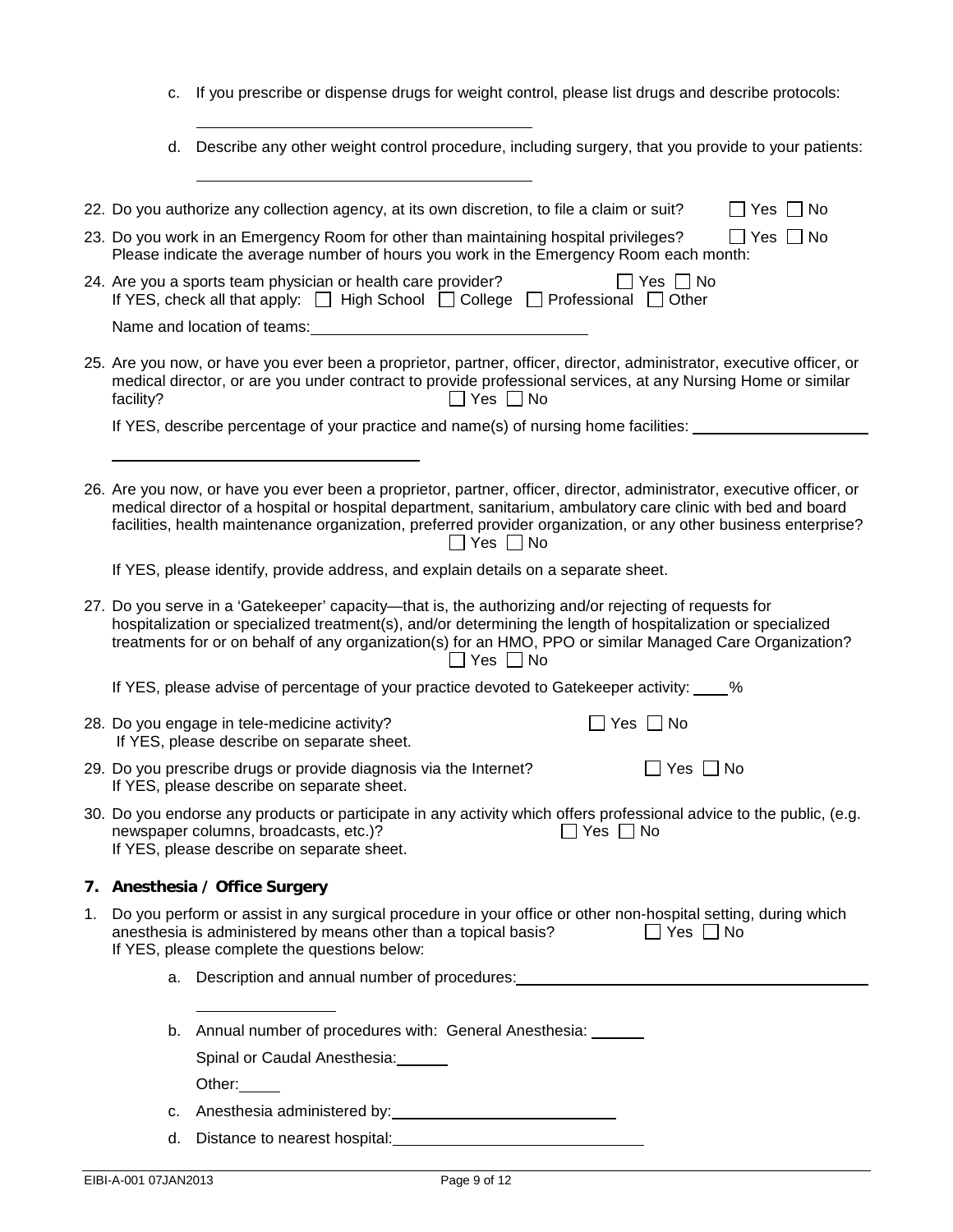e. Description of life-saving equipment/supplies: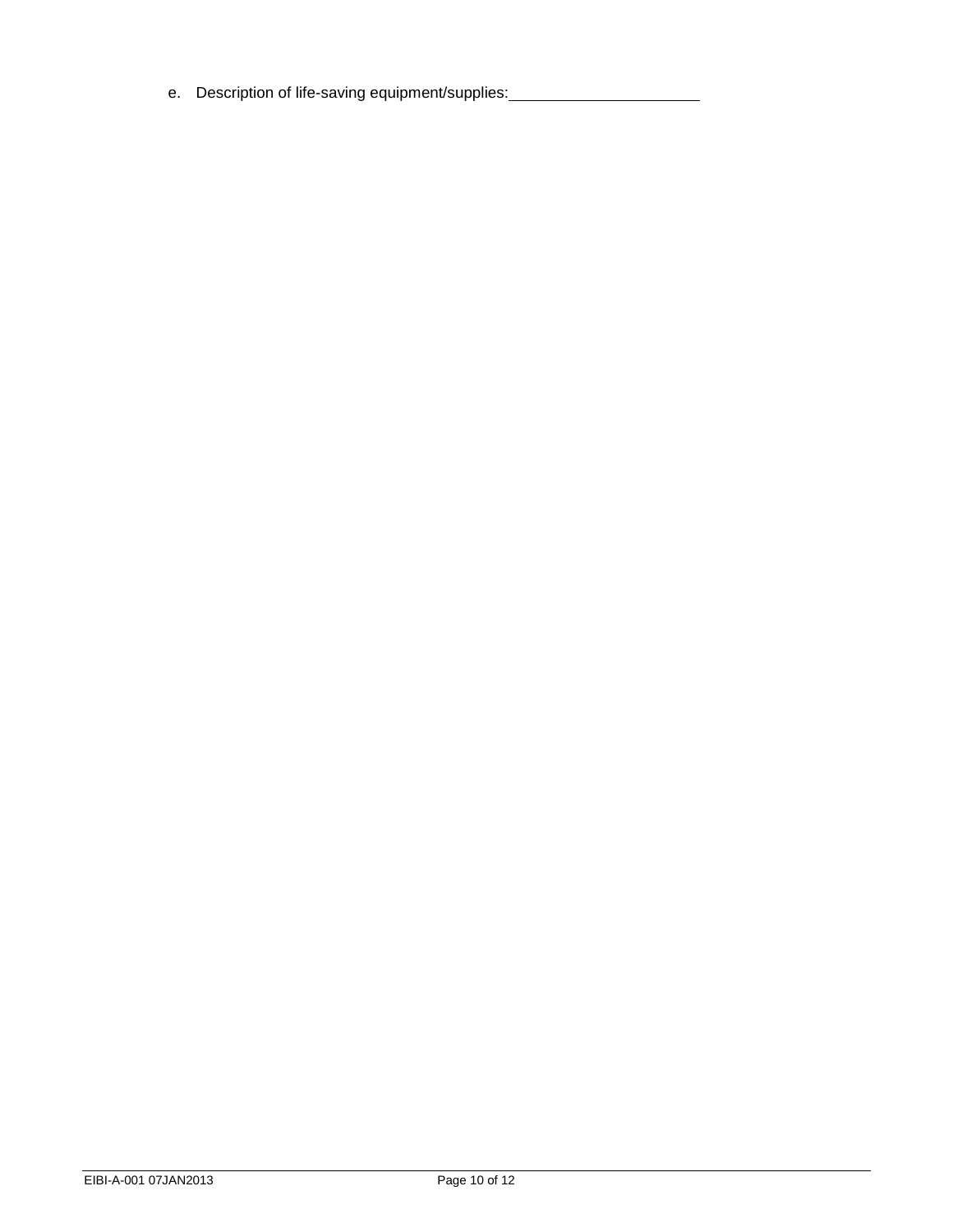# **APPLICATION FOR PROFESSIONAL LIABILITY INSURANCE PHYSICIANS AND SURGEONS CLAIMS-MADE COVERAGE**

## **ADDITIONAL INFORMATION FORM**

Please use the space provided below to provide additional information as required by individual questions in this application. Use additional sheets if necessary.

| <b>QUESTION#</b> | <b>COMMENTS</b> |
|------------------|-----------------|
|                  |                 |
|                  |                 |
|                  |                 |
|                  |                 |
|                  |                 |
|                  |                 |
|                  |                 |
|                  |                 |
|                  |                 |
|                  |                 |
|                  |                 |
|                  |                 |
|                  |                 |
|                  |                 |
|                  |                 |
|                  |                 |
|                  |                 |
|                  |                 |
|                  |                 |
|                  |                 |
|                  |                 |
|                  |                 |
|                  |                 |
|                  |                 |
|                  |                 |
|                  |                 |

#### **REPRESENTATIONS AND WARRANTIES**

The "Applicant" is the party to be named as the "Insured" in any insuring contract if issued. By signing this Application, the Applicant for insurance hereby represents and warrants that the information provided in the Application, together with all supplemental information and documents provided in conjunction with the Application, is true, correct, inclusive of all relevant and material information necessary for the Insurer to accurately and completely assess the Application, and is not misleading in any way. The Applicant further represents that the Applicant understands and agrees as follows: (i) the Insurer can and will rely upon the Application and supplemental information provided by the Applicant, and any other relevant information, to assess the Applicant's request for insurance coverage and to quote and potentially bind, price, and provide coverage; (ii) the Application and all supplemental information and documents provided in conjunction with the Application are warranties that will become a part of any coverage contract that may be issued; (iii) the submission of an Application or the payment of any premium does not obligate the Insurer to quote, bind, or provide insurance coverage; and (iv) in the event the Applicant has or does provide any false, misleading, or incomplete information in conjunction with the Application, any coverage provided will be deemed void from initial issuance.

The Applicant hereby authorizes the Insurer and its agents to gather any additional information the Insurer deems necessary to process the Application for quoting, binding, pricing, and providing insurance coverage including, but not limited to, gathering information from federal, state, and industry regulatory authorities, insurers, creditors, customers, financial institutions, and credit rating agencies. The Insurer has no obligation to gather any information nor verify any information received from the Applicant or any other person or entity. The Applicant expressly authorizes the release of information regarding the Applicant's losses, financial information, or any regulatory compliance issues to this Insurer in conjunction with consideration of the Application.